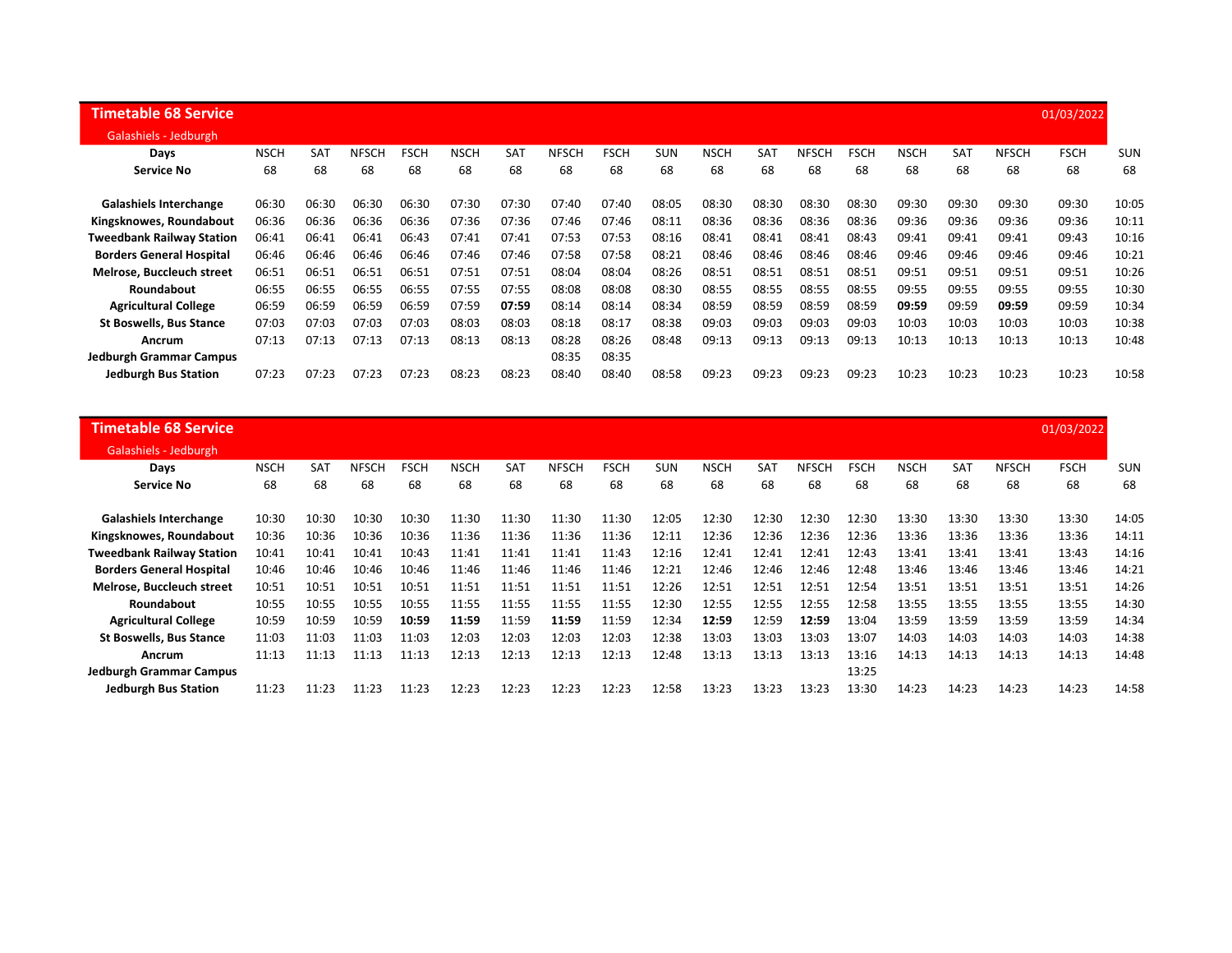| <b>Timetable 68 Service</b>      |             |            |              |             |             |            |              |             |            |             |            |              |             |             |       |              | 01/03/2022  |            |
|----------------------------------|-------------|------------|--------------|-------------|-------------|------------|--------------|-------------|------------|-------------|------------|--------------|-------------|-------------|-------|--------------|-------------|------------|
| Galashiels - Jedburgh            |             |            |              |             |             |            |              |             |            |             |            |              |             |             |       |              |             |            |
| Days                             | <b>NSCH</b> | <b>SAT</b> | <b>NFSCH</b> | <b>FSCH</b> | <b>NSCH</b> | <b>SAT</b> | <b>NFSCH</b> | <b>FSCH</b> | <b>SUN</b> | <b>NSCH</b> | <b>SAT</b> | <b>NFSCH</b> | <b>FSCH</b> | <b>NSCH</b> | SAT   | <b>NFSCH</b> | <b>FSCH</b> | <b>SUN</b> |
| <b>Service No</b>                | 68          | 68         | 68           | 68          | 68          | 68         | 68           | 68          | 68         | 68          | 68         | 68           | 68          | 68          | 68    | 68           | 68          | 68         |
| <b>Galashiels Interchange</b>    | 14:30       | 14:30      | 14:30        | 14:30       | 15:30       | 15:30      | 15:30        | 15:30       | 16:05      | 16:30       | 16:30      | 16:30        | 16:30       | 17:30       | 17:30 | 17:30        | 17:30       | 18:05      |
| Kingsknowes, Roundabout          | 14:36       | 14:36      | 14:36        | 14:36       | 15:36       | 15:36      | 15:36        | 15:36       | 16:11      | 16:36       | 16:36      | 16:36        | 16:36       | 17:36       | 17:36 | 17:36        | 17:36       | 18:11      |
| <b>Tweedbank Railway Station</b> | 14:41       | 14:41      | 14:41        | 14:43       | 15:41       | 15:41      | 15:41        | 15:43       | 16:16      | 16:41       | 16:41      | 16:41        | 16:43       | 17:41       | 17:41 | 17:41        | 17:43       | 18:16      |
| <b>Borders General Hospital</b>  | 14:46       | 14:46      | 14:46        | 14:46       | 15:46       | 15:46      | 15:46        | 15:46       | 16:21      | 16:46       | 16:46      | 16:46        | 16:46       | 17:46       | 17:46 | 17:46        | 17:46       | 18:21      |
| Melrose. Buccleuch street        | 14:51       | 14:51      | 14:51        | 14:51       | 15:51       | 15:51      | 15:51        | 15:51       | 16:26      | 16:51       | 16:51      | 16:51        | 16:51       | 17:51       | 17:51 | 17:51        | 17:51       | 18:26      |
| <b>Roundabout</b>                | 14:55       | 14:55      | 14:55        | 14:55       | 15:55       | 15:55      | 15:55        | 15:55       | 16:30      | 16:55       | 16:55      | 16:55        | 16:55       | 17:55       | 17:55 | 17:55        | 17:55       | 18:30      |
| <b>Agricultural College</b>      | 14:59       | 14:59      | 14:59        | 14:59       | 15:59       | 15:59      | 15:59        | 15:59       | 16:34      | 16:59       | 16:59      | 16:59        | 16:59       | 17:59       | 17:59 | 17:59        | 17:59       | 18:34      |
| <b>St Boswells, Bus Stance</b>   | 15:03       | 15:03      | 15:03        | 15:03       | 16:03       | 16:03      | 16:03        | 16:03       | 16:38      | 17:03       | 17:03      | 17:03        | 17:03       | 18:03       | 18:03 | 18:03        | 18:03       | 18:38      |
| <b>Ancrum</b>                    | 15:13       | 15:13      | 15:13        | 15:13       | 16:13       | 16:13      | 16:13        | 16:13       | 16:48      | 17:13       | 17:13      | 17:13        | 17:13       | 18:13       | 18:13 | 18:13        | 18:13       | 18:48      |
| <b>Jedburgh Bus Station</b>      | 15:23       | 15:23      | 15:23        | 15:23       | 16:23       | 16:23      | 16:23        | 16:23       | 16:58      | 17:23       | 17:23      | 17:23        | 17:23       | 18:23       | 18:23 | 18:23        | 18:23       | 18:58      |

## **Timetable 68 Service** 01/03/2022

Galashiels - Jedburgh

| Days                             | <b>NSCH</b> | SAT   | <b>NFSCH</b> | <b>FSCH</b> | <b>NSCH</b> | SAT   | <b>NFSCH</b> | <b>FSCH</b> | <b>NSCH</b> | <b>SAT</b> | <b>NFSCH</b> | <b>FSCH</b> |
|----------------------------------|-------------|-------|--------------|-------------|-------------|-------|--------------|-------------|-------------|------------|--------------|-------------|
| <b>Service No</b>                | 68          | 68    | 68           | 68          | 68          | 68    | 68           | 68          | 68          | 68         | 68           | 68          |
| <b>Galashiels Interchange</b>    | 18:30       | 18:30 | 18:30        | 18:30       | 19:30       | 19:30 | 19:30        | 19:30       | 20:30       | 20:30      | 20:30        | 20:30       |
| Kingsknowes, Roundabout          | 18:36       | 18:36 | 18:36        | 18:36       | 19:36       | 19:36 | 19:36        | 19:36       | 20:36       | 20:36      | 20:36        | 20:36       |
| <b>Tweedbank Railway Station</b> | 18:41       | 18:41 | 18:41        | 18:43       | 19:41       | 19:41 | 19:41        | 19:43       | 20:43       | 20:43      | 20:43        | 20:43       |
| <b>Borders General Hospital</b>  | 18:46       | 18:46 | 18:46        | 18:46       | 19:46       | 19:46 | 19:46        | 19:46       | 20:48       | 20:48      | 20:48        | 20:48       |
| <b>Melrose. Buccleuch street</b> | 18:51       | 18:51 | 18:51        | 18:51       | 19:51       | 19:51 | 19:51        | 19:51       | 20:54       | 20:54      | 20:54        | 20:54       |
| Roundabout                       | 18:55       | 18:55 | 18:55        | 18:55       | 19:55       | 19:55 | 19:55        | 19:55       | 20:58       | 20:58      | 20:58        | 20:58       |
| <b>Agricultural College</b>      | 18:59       | 18:59 | 18:59        | 18:59       | 19:59       | 19:59 | 19:59        | 19:59       | 21:04       | 21:04      | 21:04        | 21:04       |
| <b>St Boswells, Bus Stance</b>   | 19:03       | 19:03 | 19:03        | 19:03       | 20:03       | 20:03 | 20:03        | 20:03       | 21:07       | 21:07      | 21:07        | 21:07       |
| Ancrum                           | 19:13       | 19:13 | 19:13        | 19:13       | 20:13       | 20:13 | 20:13        | 20:13       |             |            |              |             |
| <b>Jedburgh Bus Station</b>      | 19:23       | 19:23 | 19:23        | 19:23       | 20:23       | 20:23 | 20:23        | 20:23       |             |            |              |             |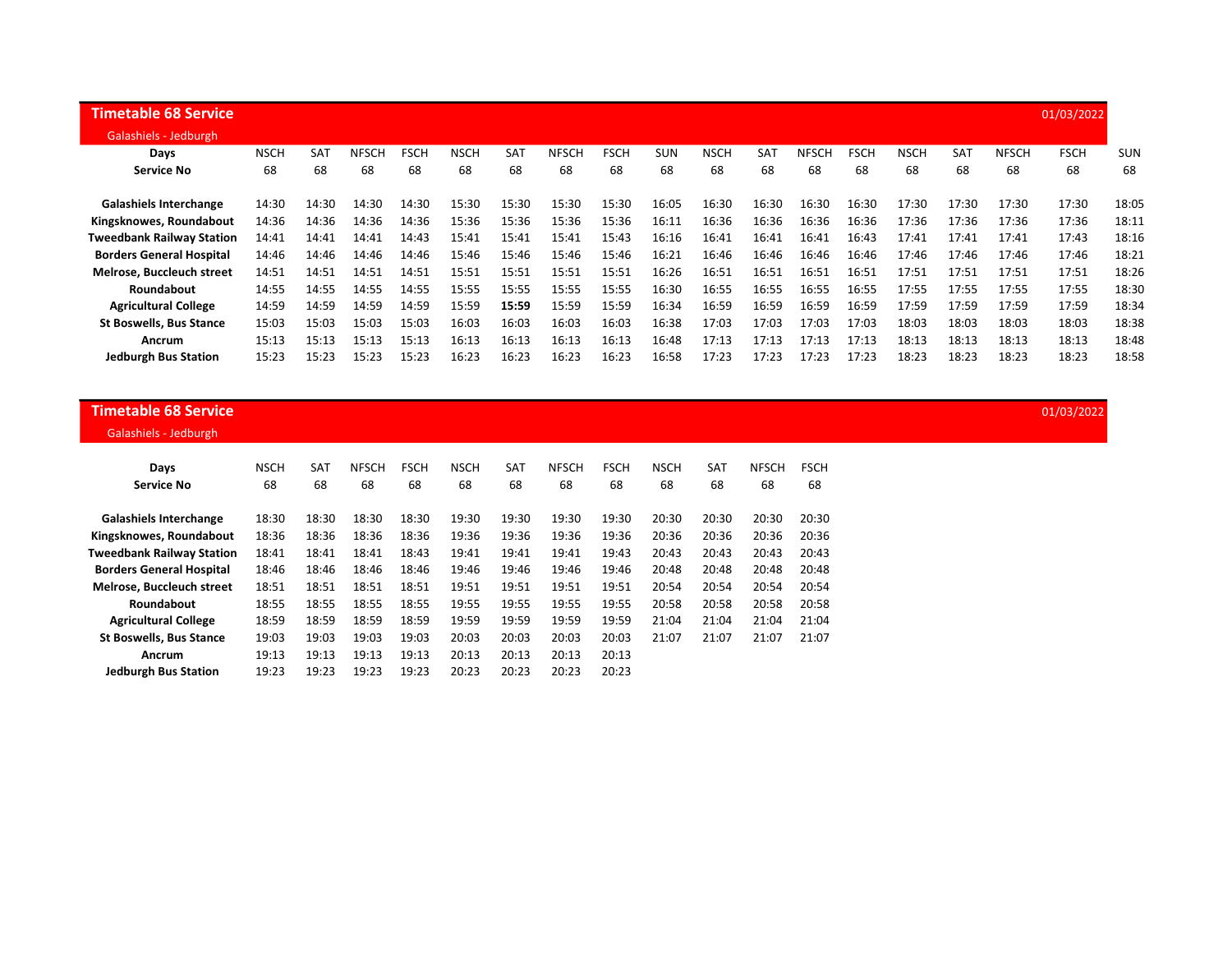| <b>Timetable 68 Service</b>      |     |             |       |              |             |             |       |       |             |             |            |       |             |             |                 |              | 01/03/2022  |            |
|----------------------------------|-----|-------------|-------|--------------|-------------|-------------|-------|-------|-------------|-------------|------------|-------|-------------|-------------|-----------------|--------------|-------------|------------|
| Jedburgh - Galashiels            |     |             |       |              |             |             |       |       |             |             |            |       |             |             |                 |              |             |            |
| Days                             |     | <b>NSCH</b> | SAT   | <b>NFSCH</b> | <b>FSCH</b> | <b>NSCH</b> | SAT   | NFSCH | <b>FSCH</b> | <b>NSCH</b> | <b>SAT</b> | NFSCH | <b>FSCH</b> | <b>NSCH</b> | SA <sub>1</sub> | <b>NFSCH</b> | <b>FSCH</b> | <b>SUN</b> |
| <b>Service No</b>                |     | 68          | 68    | 68           | 68          | 68          | 68    | 68    | 68          | 68          | 68         | 68    | 68          | 68          | 68              | 68           | 68          | 68         |
| <b>Jedburgh Bus Station</b>      |     | 05:49       | 05:49 | 05:49        | 05:49       | 06:49       | 06:49 | 06:49 | 06:49       | 07:49       | 07:49      | 07:49 | 07:49       | 08:49       | 08:49           | 08:49        | 08:49       | 09:05      |
| Ancrum                           |     | 06:00       | 06:00 | 06:00        | 06:00       | 07:00       | 07:00 | 07:00 | 07:00       | 08:00       | 08:00      | 08:00 | 08:00       | 09:00       | 09:00           | 09:00        | 09:00       | 09:15      |
| <b>St Boswells, Bus Stance</b>   |     | 06:11       | 06:11 | 06:11        | 06:11       | 07:11       | 07:11 | 07:11 | 07:11       | 08:11       | 08:11      | 08:11 | 08:11       | 09:11       | 09:11           | 09:11        | 09:11       | 09:28      |
| <b>Agricultural College</b>      | Arr | 06:14       | 06:14 | 06:14        | 06:14       | 07:14       | 07:14 | 07:14 | 07:14       | 08:14       | 08:14      | 08:14 | 08:14       | 09:14       | 09:14           | 09:14        | 09:14       |            |
| <b>Agricultural College</b>      | Dep | 06:17       | 06:17 | 06:17        | 06:17       | 07:17       | 07:17 | 07:17 | 07:17       | 08:17       | 08:17      | 08:17 | 08:17       | 09:17       | 09:17           | 09:17        | 09:17       |            |
| <b>Newtown SBC building</b>      |     |             |       |              |             |             |       |       |             |             |            |       |             |             |                 |              |             | 09:32      |
| Roundabout                       |     | 06:24       | 06:24 | 06:24        | 06:24       | 07:24       | 07:24 | 07:24 | 07:24       | 08:24       | 08:24      | 08:24 | 08:24       | 09:24       | 09:24           | 09:24        | 09:24       |            |
| Melrose, Square                  |     | 06:29       | 06:29 | 06:29        | 06:29       | 07:29       | 07:29 | 07:29 | 07:29       | 08:29       | 08:29      | 08:29 | 08:29       | 09:29       | 09:29           | 09:29        | 09:29       | 09:39      |
| <b>Borders General Hospital</b>  |     | 06:34       | 06:34 | 06:34        | 06:34       | 07:34       | 07:34 | 07:34 | 07:34       | 08:34       | 08:34      | 08:34 | 08:34       | 09:34       | 09:34           | 09:34        | 09:34       | 09:44      |
| <b>Tweedbank Railway Station</b> |     | 06:39       | 06:39 | 06:39        | 06:39       | 07:39       | 07:39 | 07:39 | 07:39       | 08:39       | 08:39      | 08:39 | 08:39       | 09:39       | 09:39           | 09:39        | 09:39       | 09:49      |
| <b>Archies Walk</b>              |     | 06:46       | 06:46 | 06:46        | 06:46       | 07:46       | 07:46 | 07:46 | 07:46       | 08:46       | 08:46      | 08:46 | 08:46       | 09:46       | 09:46           | 09:46        | 09:46       | 09:54      |
| <b>Galashiels Interchange</b>    |     | 06:52       | 06:52 | 06:52        | 06:52       | 07:52       | 07:52 | 07:52 | 07:52       | 08:52       | 08:52      | 08:52 | 08:52       | 09:52       | 09:52           | 09:52        | 09:52       | 10:00      |

| <b>Timetable 68 Service</b>      |     |             |            |              |             |             |       |              |             |            |             |            |              |             |             |            | 01/03/2022   |             |
|----------------------------------|-----|-------------|------------|--------------|-------------|-------------|-------|--------------|-------------|------------|-------------|------------|--------------|-------------|-------------|------------|--------------|-------------|
| Jedburgh - Galashiels            |     |             |            |              |             |             |       |              |             |            |             |            |              |             |             |            |              |             |
| Days                             |     | <b>NSCH</b> | <b>SAT</b> | <b>NFSCH</b> | <b>FSCH</b> | <b>NSCH</b> | SAT   | <b>NFSCH</b> | <b>FSCH</b> | <b>SUN</b> | <b>NSCH</b> | <b>SAT</b> | <b>NFSCH</b> | <b>FSCH</b> | <b>NSCH</b> | <b>SAT</b> | <b>NFSCH</b> | <b>FSCH</b> |
| <b>Service No</b>                |     | 68          | 68         | 68           | 68          | 68          | 68    | 68           | 68          | 68         | 68          | 68         | 68           | 68          | 68          | 68         | 68           | 68          |
| <b>Jedburgh Bus Station</b>      |     | 09:49       | 09:49      | 09:49        | 09:49       | 10:49       | 10:49 | 10:49        | 10:49       | 11:05      | 11:49       | 11:49      | 11:49        | 11:49       | 12:49       | 12:49      | 12:49        | 12:49       |
| Ancrum                           |     | 10:00       | 10:00      | 10:00        | 10:00       | 11:00       | 11:00 | 11:00        | 11:00       | 11:15      | 12:00       | 12:00      | 12:00        | 12:00       | 13:00       | 13:00      | 13:00        | 13:00       |
| <b>St Boswells, Bus Stance</b>   |     | 10:11       | 10:11      | 10:11        | 10:11       | 11:11       | 11:11 | 11:11        | 11:11       | 11:28      | 12:11       | 12:11      | 12:11        | 12:11       | 13:11       | 13:11      | 13:11        | 13:11       |
| <b>Agricultural College</b>      | Arr | 10:14       | 10:14      | 10:14        | 10:14       | 11:14       | 11:14 | 11:14        | 11:14       |            | 12:14       | 12:14      | 12:14        | 12:14       | 13:14       | 13:14      | 13:14        | 13:14       |
| <b>Agricultural College</b>      | Dep | 10:17       | 10:17      | 10:17        | 10:17       | 11:17       | 11:17 | 11:17        | 11:17       |            | 12:17       | 12:17      | 12:17        | 12:17       | 13:17       | 13:17      | 13:17        | 13:17       |
| <b>Newtown SBC building</b>      |     |             |            |              |             |             |       |              |             | 11:32      |             |            |              |             |             |            |              |             |
| <b>Roundabout</b>                |     | 10:24       | 10:24      | 10:24        | 10:24       | 11:24       | 11:24 | 11:24        | 11:24       |            | 12:24       | 12:24      | 12:24        | 12:24       | 13:24       | 13:24      | 13:24        | 13:24       |
| Melrose, Square                  |     | 10:29       | 10:29      | 10:29        | 10:29       | 11:29       | 11:29 | 11:29        | 11:29       | 11:39      | 12:29       | 12:29      | 12:29        | 12:29       | 13:29       | 13:29      | 13:29        | 13:29       |
| <b>Borders General Hospital</b>  |     | 10:34       | 10:34      | 10:34        | 10:34       | 11:34       | 11:34 | 11:34        | 11:34       | 11:44      | 12:34       | 12:34      | 12:34        | 12:34       | 13:34       | 13:34      | 13:34        | 13:34       |
| <b>Tweedbank Railway Station</b> |     | 10:39       | 10:39      | 10:39        | 10:39       | 11:39       | 11:39 | 11:39        | 11:39       | 11:49      | 12:39       | 12:39      | 12:39        | 12:39       | 13:39       | 13:39      | 13:39        | 13:39       |
| <b>Archies Walk</b>              |     | 10:46       | 10:46      | 10:46        | 10:46       | 11:46       | 11:46 | 11:46        | 11:46       | 11:54      | 12:46       | 12:46      | 12:46        | 12:46       | 13:46       | 13:46      | 13:46        | 13:46       |
| <b>Galashiels Interchange</b>    |     | 10:52       | 10:52      | 10:52        | 10:52       | 11:52       | 11:52 | 11:52        | 11:52       | 12:00      | 12:52       | 12:52      | 12:52        | 12:52       | 13:52       | 13:52      | 13:52        | 13:52       |
|                                  |     |             |            |              |             |             |       |              |             |            |             |            |              |             |             |            |              |             |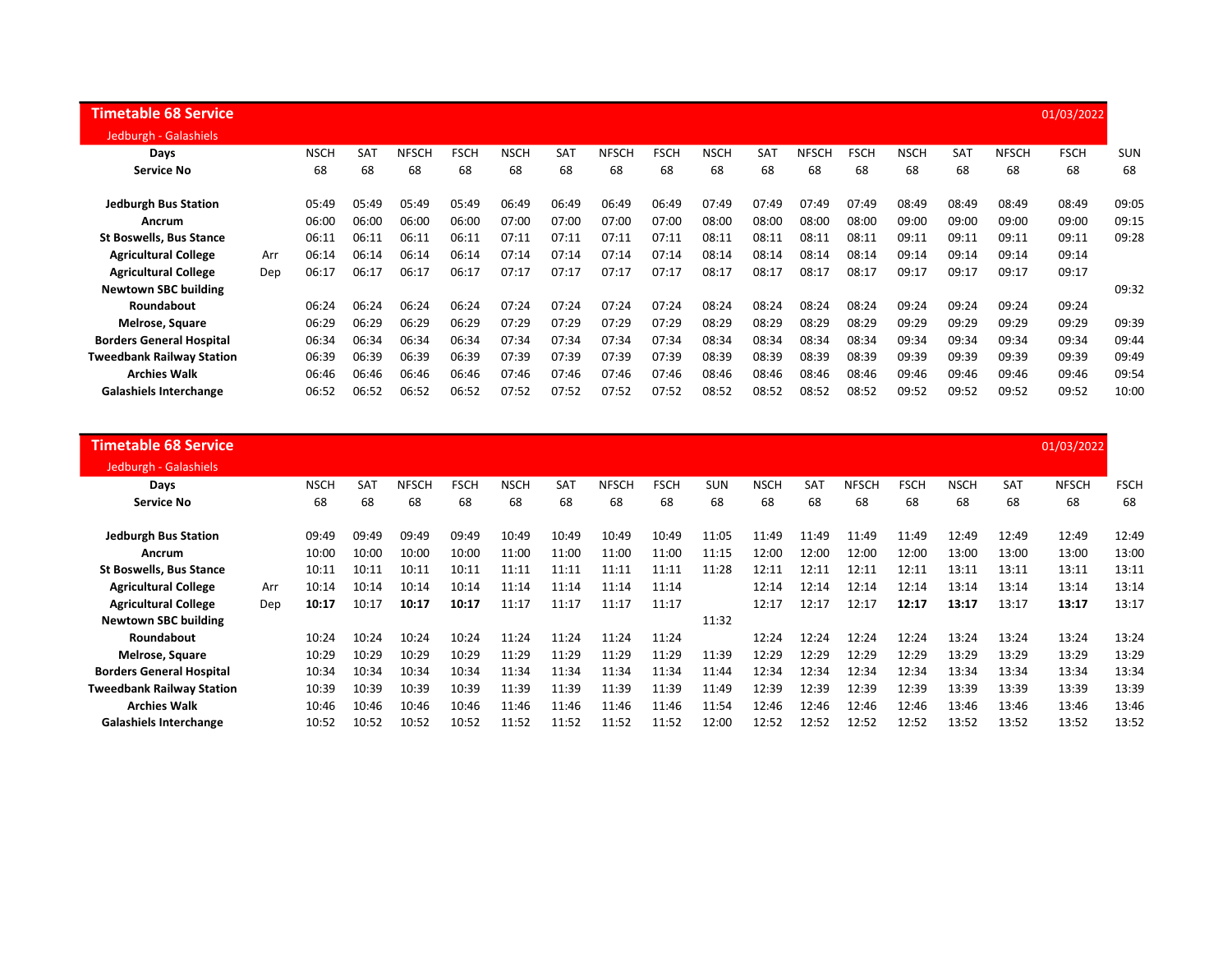| <b>Timetable 68 Service</b>      |     |            |             |             |            |              |             |       |              |             |            |              |             |            |             |             | 01/03/2022 |              |
|----------------------------------|-----|------------|-------------|-------------|------------|--------------|-------------|-------|--------------|-------------|------------|--------------|-------------|------------|-------------|-------------|------------|--------------|
| Jedburgh - Galashiels            |     |            |             |             |            |              |             |       |              |             |            |              |             |            |             |             |            |              |
| Days                             |     | <b>SUN</b> | <b>FSCH</b> | <b>NSCH</b> | <b>SAT</b> | <b>NFSCH</b> | <b>NSCH</b> | SAT   | <b>NFSCH</b> | <b>FSCH</b> | <b>SUN</b> | <b>NFSCH</b> | <b>NSCH</b> | <b>SAT</b> | <b>FSCH</b> | <b>NSCH</b> | SAT        | <b>NFSCH</b> |
| <b>Service No</b>                |     | 68         | 68          | 68          | 68         | 68           | 68          | 68    | 68           | 68          | 68         | 68           | 68          | 68         | 68          | 68          | 68         | 68           |
| <b>Jedburgh Bus Station</b>      |     | 13:05      | 13:30       | 13:49       | 13:49      | 13:49        | 14:49       | 14:49 | 14:49        | 14:49       | 15:05      | 15:39        | 15:49       | 15:49      | 15:49       | 16:49       | 16:49      | 16:49        |
| <b>Jedburgh Grammar Campus</b>   |     |            |             |             |            |              |             |       |              |             |            | 15:49        |             |            |             |             |            |              |
| Ancrum                           |     | 13:15      | 13:41       | 14:00       | 14:00      | 14:00        | 15:00       | 15:00 | 15:00        | 15:00       | 15:15      | 16:00        | 16:00       | 16:00      | 16:00       | 17:00       | 17:00      | 17:00        |
| <b>St Boswells, Bus Stance</b>   |     | 13:28      | 13:52       | 14:11       | 14:11      | 14:11        | 15:11       | 15:11 | 15:11        | 15:11       | 15:28      | 16:11        | 16:11       | 16:11      | 16:11       | 17:11       | 17:11      | 17:11        |
| <b>Agricultural College</b>      | Arr |            | 13:55       | 14:14       | 14:14      | 14:14        | 15:14       | 15:14 | 15:14        | 15:14       |            | 16:14        | 16:14       | 16:14      | 16:14       | 17:14       | 17:14      | 17:14        |
| <b>Agricultural College</b>      | Dep |            | 13:58       | 14:17       | 14:17      | 14:17        | 15:17       | 15:17 | 15:17        | 15:17       |            | 16:17        | 16:17       | 16:17      | 16:17       | 17:17       | 17:17      | 17:17        |
| <b>Newtown SBC building</b>      |     | 13:32      |             |             |            |              |             |       |              |             | 15:32      |              |             |            |             |             |            |              |
| Roundabout                       |     |            | 14:05       | 14:24       | 14:24      | 14:24        | 15:24       | 15:24 | 15:24        | 15:24       |            | 16:23        | 16:24       | 16:24      | 16:24       | 17:24       | 17:24      | 17:24        |
| Melrose, Square                  |     | 13:39      | 14:10       | 14:29       | 14:29      | 14:29        | 15:29       | 15:29 | 15:29        | 15:29       | 15:39      | 16:27        | 16:29       | 16:29      | 16:29       | 17:29       | 17:29      | 17:29        |
| <b>Borders General Hospital</b>  |     | 13:44      | 14:15       | 14:34       | 14:34      | 14:34        | 15:34       | 15:34 | 15:34        | 15:34       | 15:44      | 16:32        | 16:34       | 16:34      | 16:34       | 17:34       | 17:34      | 17:34        |
| <b>Tweedbank Railway Station</b> |     | 13:49      | 14:20       | 14:39       | 14:39      | 14:39        | 15:39       | 15:39 | 15:39        | 15:39       | 15:49      | 16:37        | 16:39       | 16:39      | 16:39       | 17:39       | 17:39      | 17:39        |
| <b>Archies Walk</b>              |     | 13:54      | 14:27       | 14:46       | 14:46      | 14:46        | 15:46       | 15:46 | 15:46        | 15:46       | 15:54      | 16:44        | 16:46       | 16:46      | 16:46       | 17:46       | 17:46      | 17:46        |
| <b>Galashiels Interchange</b>    |     | 14:00      | 14:33       | 14:52       | 14:52      | 14:52        | 15:52       | 15:52 | 15:52        | 15:52       | 16:00      | 16:50        | 16:52       | 16:52      | 16:52       | 17:52       | 17:52      | 17:52        |

| <b>Timetable 68 Service</b>      |     |             |            |             |            |              |             |             |       |              |             |            |             |       |              |             | 01/03/2022  |            |
|----------------------------------|-----|-------------|------------|-------------|------------|--------------|-------------|-------------|-------|--------------|-------------|------------|-------------|-------|--------------|-------------|-------------|------------|
| Jedburgh - Galashiels            |     |             |            |             |            |              |             |             |       |              |             |            |             |       |              |             |             |            |
| Days                             |     | <b>FSCH</b> | <b>SUN</b> | <b>NSCH</b> | <b>SAT</b> | <b>NFSCH</b> | <b>FSCH</b> | <b>NSCH</b> | SAT   | <b>NFSCH</b> | <b>FSCH</b> | <b>SUN</b> | <b>NSCH</b> | SAT   | <b>NFSCH</b> | <b>FSCH</b> | <b>NSCH</b> | <b>SAT</b> |
| <b>Service No</b>                |     | 68          | 68         | 68          | 68         | 68           | 68          | 68          | 68    | 68           | 68          | 68         | 68          | 68    | 68           | 68          | 68          | 68         |
| <b>Jedburgh Bus Station</b>      |     | 16:49       | 17:05      | 17:49       | 17:49      | 17:49        | 17:49       | 18:49       | 18:49 | 18:49        | 18:49       | 19:05      | 19:49       | 19:49 | 19:49        | 19:49       | 20:29       | 20:29      |
| Ancrum                           |     | 17:00       | 17:15      | 18:00       | 18:00      | 18:00        | 18:00       | 19:00       | 19:00 | 19:00        | 19:00       | 19:15      | 20:00       | 20:00 | 20:00        | 20:00       | 20:40       | 20:40      |
| <b>St Boswells, Bus Stance</b>   |     | 17:11       | 17:28      | 18:11       | 18:11      | 18:11        | 18:11       | 19:11       | 19:11 | 19:11        | 19:11       | 19:28      | 20:11       | 20:11 | 20:11        | 20:11       | 20:51       | 20:51      |
| <b>Agricultural College</b>      | Arr | 17:14       |            | 18:14       | 18:14      | 18:14        | 18:14       | 19:14       | 19:14 | 19:14        | 19:14       |            | 20:14       | 20:14 | 20:14        | 20:14       |             |            |
| <b>Agricultural College</b>      | Dep | 17:17       |            | 18:17       | 18:17      | 18:17        | 18:17       | 19:17       | 19:17 | 19:17        | 19:17       |            | 20:17       | 20:17 | 20:17        | 20:17       |             |            |
| <b>Newtown SBC building</b>      |     |             | 17:32      |             |            |              |             |             |       |              |             | 19:32      |             |       |              |             |             |            |
| Roundabout                       |     | 17:24       |            | 18:24       | 18:24      | 18:24        | 18:24       | 19:24       | 19:24 | 19:24        | 19:24       |            | 20:24       | 20:24 | 20:24        | 20:24       |             |            |
| Melrose, Square                  |     | 17:29       | 17:39      | 18:29       | 18:29      | 18:29        | 18:29       | 19:29       | 19:29 | 19:29        | 19:29       | 19:39      | 20:29       | 20:29 | 20:29        | 20:29       |             |            |
| <b>Borders General Hospital</b>  |     | 17:34       | 17:44      | 18:34       | 18:34      | 18:34        | 18:34       | 19:34       | 19:34 | 19:34        | 19:34       | 19:44      | 20:34       | 20:34 | 20:34        | 20:34       |             |            |
| <b>Tweedbank Railway Station</b> |     | 17:39       | 17:49      | 18:39       | 18:39      | 18:39        | 18:39       | 19:39       | 19:39 | 19:39        | 19:39       | 19:49      | 20:39       | 20:39 | 20:39        | 20:39       |             |            |
| <b>Archies Walk</b>              |     | 17:46       | 17:54      | 18:46       | 18:46      | 18:46        | 18:46       | 19:46       | 19:46 | 19:46        | 19:46       | 19:54      | 20:46       | 20:46 | 20:46        | 20:46       |             |            |
| <b>Galashiels Interchange</b>    |     | 17:52       | 18:00      | 18:52       | 18:52      | 18:52        | 18:52       | 19:52       | 19:52 | 19:52        | 19:52       | 20:00      | 20:52       | 20:52 | 20:52        | 20:52       |             |            |